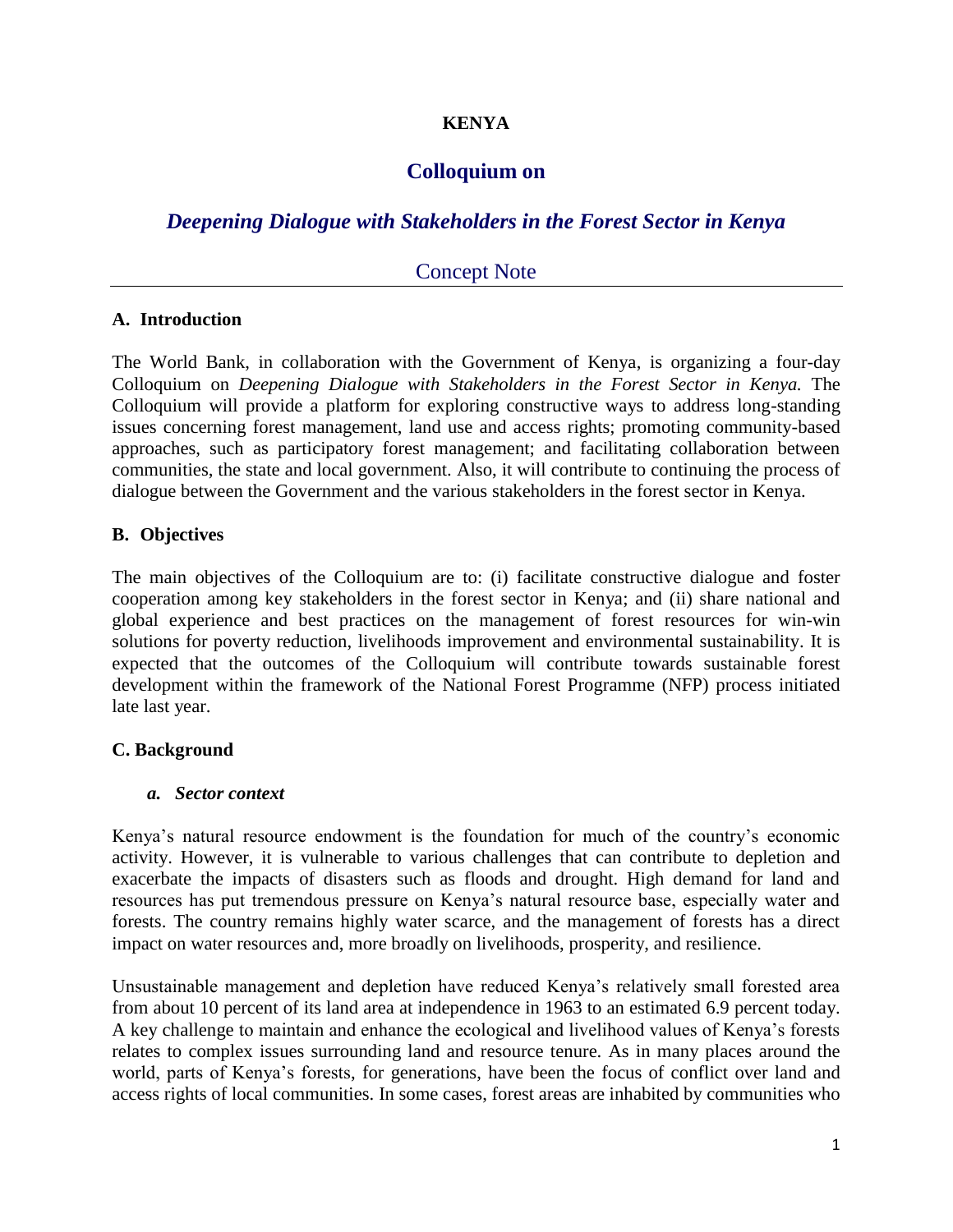have long asserted ancestral rights to live in and use the forest. This has resulted in a complex history of periodic tension between the government's forest institutions and communities living in or near the forests.

The recognition of the acute problems in the forest sector led the Government of Kenya to prepare a Forest Policy and the Forests Act, which received parliamentary approval in 2005. The main goals of the reform of the forest sector were to increase efficiency, ensure protection and sustainable forest use, and promote poverty reduction. Strengthening forest governance, therefore, is critical for the success of these efforts. The Forests Act embraced participatory forest management, whereby community forest associations (CFAs) would be recognized as partners. It also promoted private sector participation to enhance the competitiveness of the sector. In parallel, Kenya is participating in different international conventions such as United Nations Framework Convention on Climate Change (UNFCCC), United Nations Convention on Drought and Desertification (UNCDD) and United Nations Convention on Biological Diversity (UNCBD), and initiatives such as the Forest Carbon Partnership Facility and the UN-REDD Program. Such partnerships provide opportunities that could foster community engagement in the forest sector thereby protecting this valued resource whilst reducing emissions from deforestation and forest degradation.

## *b. World Bank-supported Natural Resources Management Project (NRMP)*

The NRMP implemented during 2007 - 2013, aimed at strengthening policies and practices to ensure the sustainable provision of water, improved irrigation, and enhanced forest management. Overall, the NRMP delivered significant results. More than 145,000 rural people have benefited from irrigation works or through community-driven micro-projects and livelihood opportunities contributing to the improvement of income of vulnerable and marginalized forest communities. In addition, around 320,000 hectares of forest area is now being managed according to the approved forest management plans. The Project has also confirmed several important lessons. They include that sustainable forest management is constrained in many parts of Kenya by conflicts and/or uncertainty concerning the respective rights of local people and government to forest resources and to the land in and around forests.

In 2013, some members of the Cherangany-Sengwer communities living in the Cherangany Hills submitted a request to the Inspection Panel of the World Bank. The requesters claimed that they had been forcibly evicted from their lands within the forests as a result of the Project, and that there had been a lack of recognition and protection of their customary rights during project implementation.

The Panel found that evictions were not connected with the NRMP. However, it noted that more attention could have been given from the outset to better identify and mitigate the risk that evictions might occur. The Bank's Board of Directors noted that while untangling such legacy issues was beyond the purview of any single project, the Bank can play an important role as a facilitator and a partner helping to foster dialogue amongst forest-dependent peoples and the government. In this context, World Bank management committed to convene a Colloquium in collaboration with the Government of Kenya to provide a platform to promote dialogue between the Government and stakeholders in the forest sector in Kenya.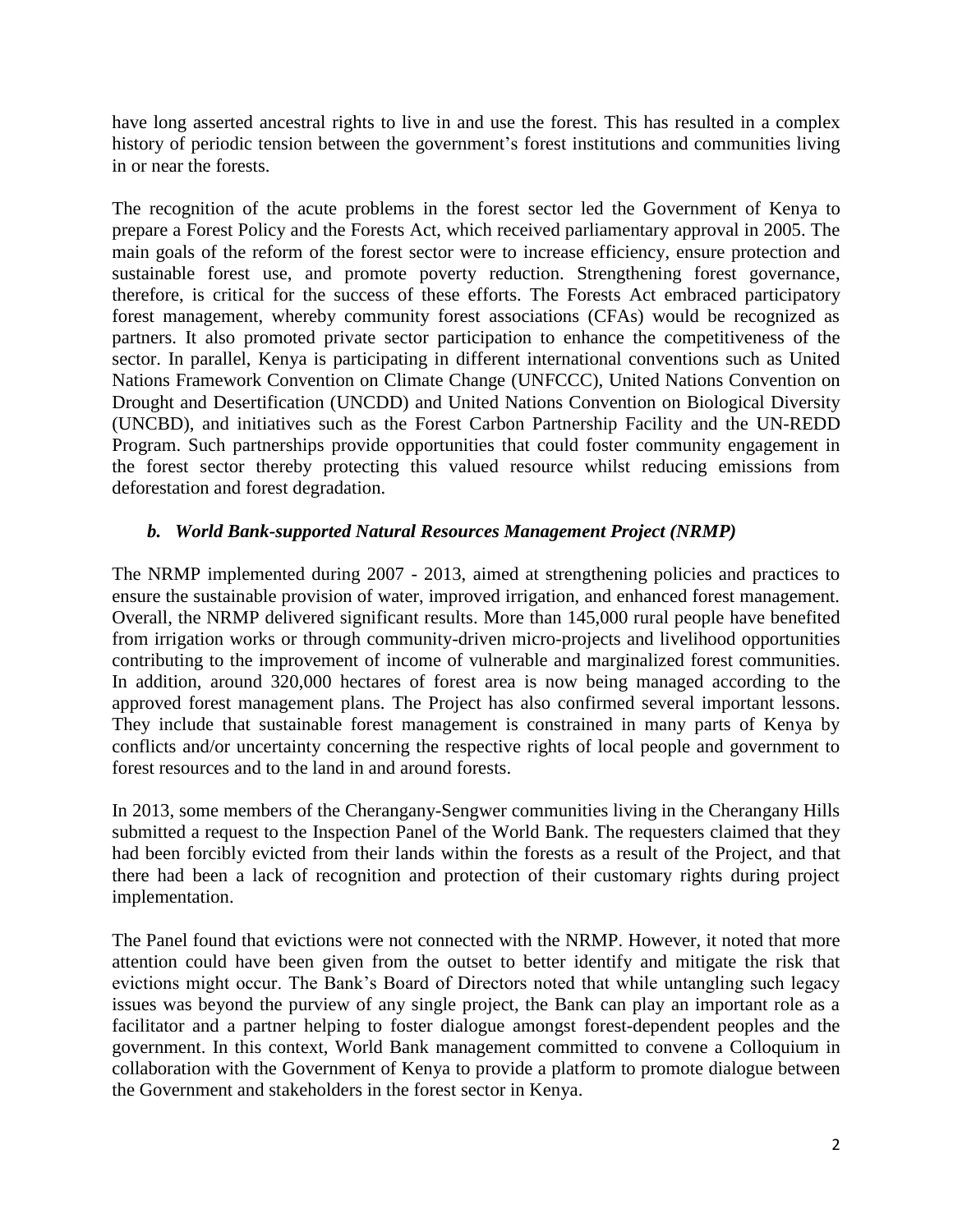#### *b. World Bank's Engagement with Vulnerable and Marginalized Groups in Kenya*

The World Bank has a history of engaging with vulnerable and marginalized communities in Kenya through its operations where the provision of its policy on Indigenous Peoples OP 4.10 has been applied. It also engages with vulnerable and marginalized groups (VMGs) locally, nationally and globally in various processes, most recently with the Forest Carbon Partnership Facility (FCPF) and the ongoing review of the World Bank's safeguard policies. For example,, representatives of vulnerable and marginalized communities in Kenya were active participants in FCPF dialogues held in Arusha, Tanzania in April, 2012 and subsequently in late 2014. Furthermore, a dedicated dialogue with representatives of Indigenous Peoples in East Africa, including representatives of VMGs in Kenya, is taking place on February 27, 2015. Other dialogues with regional Indigenous Peoples have taken place in Cape Town (December 2013), Johannesburg (November 2014), and a consultation is scheduled for Yaoundé, Cameroon in March 2015.

### **D. The Colloquium: Dialogue, Learning, and Knowledge Sharing**

### *a. Expected outcome*

Deriving lessons from the various consultations in the past, especially the January 2015 National Forum for "Forest-dependent Communities" as an integrated part of the National Forest Programme (NFP) development process. It is expected that participants will deepen their understanding of different viewpoints and the complexity of forest management, land use, rights and legacy issues; learn from local, national, and global lessons; and make concrete suggestions in a constructive, collaborative, participatory, and inclusive manner in the way stakeholders can be brought together to manage the country's forest resources. Therefore, the Colloquium should be seen not as an end in itself but as part of a dialogue.

Furthermore, the Colloquium will deliver a report that will contain actionable proposals to continue and stimulate the dialogue that has already been started between the Government and various stakeholders including forest-dependent communities across the country. It will provide the ongoing National Forest Programme with policy content for the Government of Kenya's engagement with forest dependent communities.

### *b. Timing and Venue*

The Colloquium will take place over a period of four days, scheduled for March 3 - 6, 2015 to be held in the Boma Inn Hotel in Eldoret. As agreed, the World Bank will fund a closed door meeting for about 100 representatives of forest-dependent communities from 14 counties on March 3, 2015 in Eldoret. This meeting, that precedes the actual Colloquium, will focus on enriching and consolidating community memoranda and issues to be presented to the Colloquium. The one day meeting will also review the January 2015 National Forum and select speakers for the opening sessions during the Colloquium.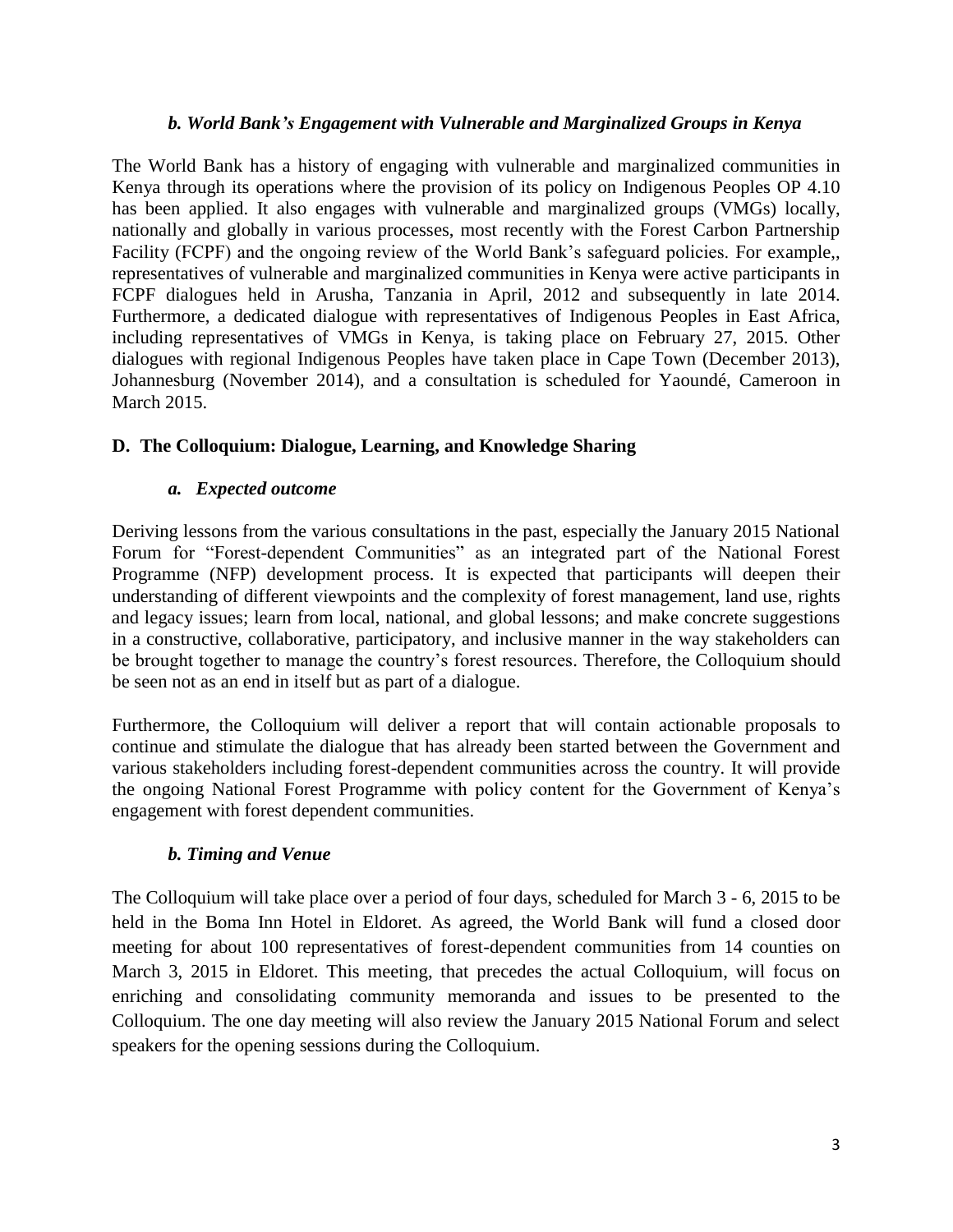### *c. Preparation and Delivery*

The Bank team, in consultation with the Ministry of Environment, Water and Natural Resources (MoEWNR), will help lead the preparation of the Colloquium, in collaboration with other stakeholders (see below).

Working with the core Bank team, the Task Team Leader (TTL) of the Bank is responsible for coordinating the organization of the event, liaising and interacting with key stakeholders, appraising Bank management on progress, identifying and inviting panelists and keynote speakers, hiring facilitators for moderating and rapporteuring the Colloquium, and ensuring that a concise Colloquium output in the form of a report is prepared, reviewed and submitted to the Bank's management. The Bank team in Kenya and Washington D.C. will carry out activities related to the preparation, invitation of participants and provide other logistical support. The Colloquium sessions will be conducted in English with simultaneous translation to Kiswahili.

A Taskforce or Reference Group will be nominated from the various stakeholder groups participating in the Colloquium and charged with developing a draft synthesis report on actionable proposals, recommendations/decisions that will be discussed during the plenary on the last day of the Colloquium. This group will be assisted by two local facilitators who have been hired to help moderate, facilitate and deliver the Colloquium outputs/outcomes. The facilitators will submit a full report of the event proceedings to the TTL no later than 2 weeks following the Colloquium.

### *d. Consultation on the Design of the Colloquium*

Forest-dependent communities'/Vulnerable and Marginalized Groups' (VMGs') leaders, Government agencies at the national and county levels, Constitutional Commissions, the private sector, and other key stakeholders play a very important role in the preparation and delivery of the Colloquium. To ensure that the preparation of the Colloquium is informed by the views of stakeholders, a set of informal discussions have been organized during January and February on the design and agenda of the Colloquium. A small number of representatives from 14 counties where forest-dependent communities/VMGs have been officially identified, and other forest adjacent communities' leaders active in the NRM sector, are also invited to participate in these informal discussions. The informal meetings also help validate the list of invitees from the communities to the Colloquium to facilitate legitimate and transparent representation.

#### *e. Participation*

The Colloquium is expected to engage the active stakeholders in the forest sector in Kenya at all levels. They are planned to include: (i) the VMGs and forest-dependent communities; (ii) community-based forest management associations and user groups; (iii) Government representatives (including MoEWNR, Kenya Forest Service, Kenya Wildlife Service, independent Constitutional Commissions such as National Land Commission, etc.) at the local, county and national levels; (iv) national and international NGOs/CSOs (including Amnesty International, Forest Peoples Programme, Katiba Institute, IUCN, ACT, SKWT, etc.); (v) private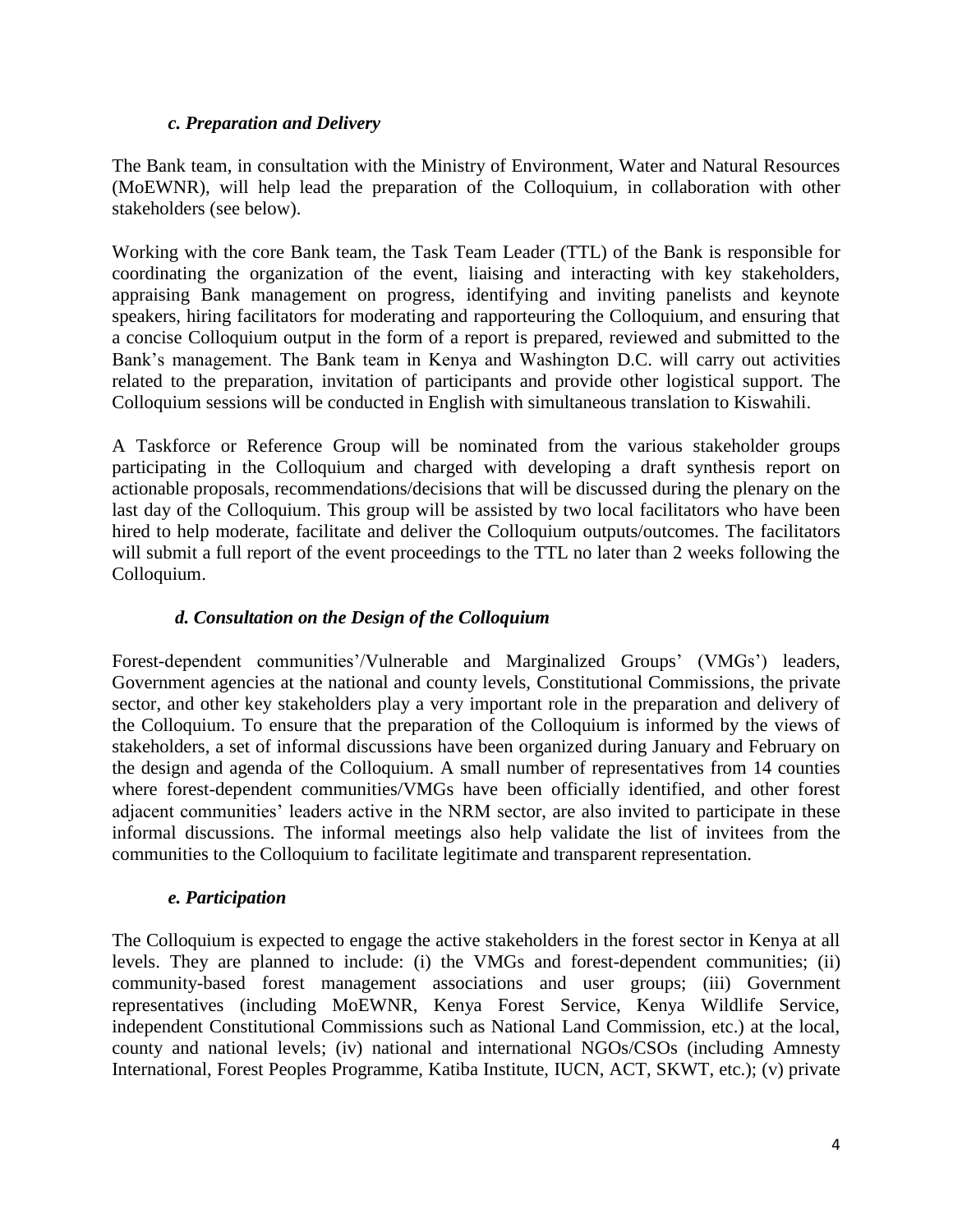sector representatives; (vi) Development Partners; and (vii) international experts from Tanzania, Ghana, Indonesia, Mexico and United States of America.

### *f. Criteria for selection of Community Representatives to the Colloquium*

Community participants to the Colloquium will be self-selected from various counties that have forest-dependent communities present in them. These participants will be expected to have great command of issues within their communities and demonstrate ability to eloquently present these issues in languages best suited for them. Participants who previously engaged with the WB will be invited to extend the dialogue through the Colloquium. Attention will be given to gender balance, as well as youth from the forest-dependent communities. Participants are expected to represent the views of their communities and should have organized mechanisms, including traditional means, to communicate back to their constituencies. Participants from the closed NRMP focus areas will be given priority.

The expected spectrum of participants is as follows: forest-dependent community members, national and international CSOs/NGOs, private sector organizations (mostly timber producers and manufacturers), Government officials, independent Constitutional Commissions, national and international experts (speakers/respondents/discussants), development partners and World Bank staff will constitute the Colloquium participants. The total number of participants is estimated at around 250.

## *g. Agenda*

The four-day event will allow various stakeholders to share knowledge and lessons on effective ways of: (i) securing the participation and engagement of particularly forest-dependent communities in forest management; and (ii) treating and addressing land use and land rights issues that affect forest management as a whole, but also the rights of forest-dependent communities to forest resources.

The discussions will build on the series of workshops and dialogues that the GoK has already held on community engagement in forest management, forest resource governance, and land use and land rights issues. Specifically, it will follow the *National Forum for Forest Dependent Communities,* organized by the Kenya Ministry of Environment, Water and Natural Resources (MoEWNR) from January 19-21, 2015 in Nakuru with participation by forest-dependent communities across Kenya. They included the Ogieks and Sengwers (drawn from ten counties of Nakuru, Narok, Kericho, Nandi, Baringo, Uasin Gishu, Elgeiyo-Marakwet, Trans Nzoia, West Pokot and Bungoma).

The overarching emphasis will be on the continued dialogue in order to identify effective and constructive ways to deepen the engagement of forest-dependent communities in forest management and a way forward on forest tenure and access rights issues. Therefore, the Colloquium agenda will be focusing on knowledge and experience sharing sessions among participating stakeholders including communities, local and national government, private sector, development partners, CSOs/NGOs and local and international experts. Some of the key topics of discussions would include: (i) Stakeholder participation and engagement in forest and natural